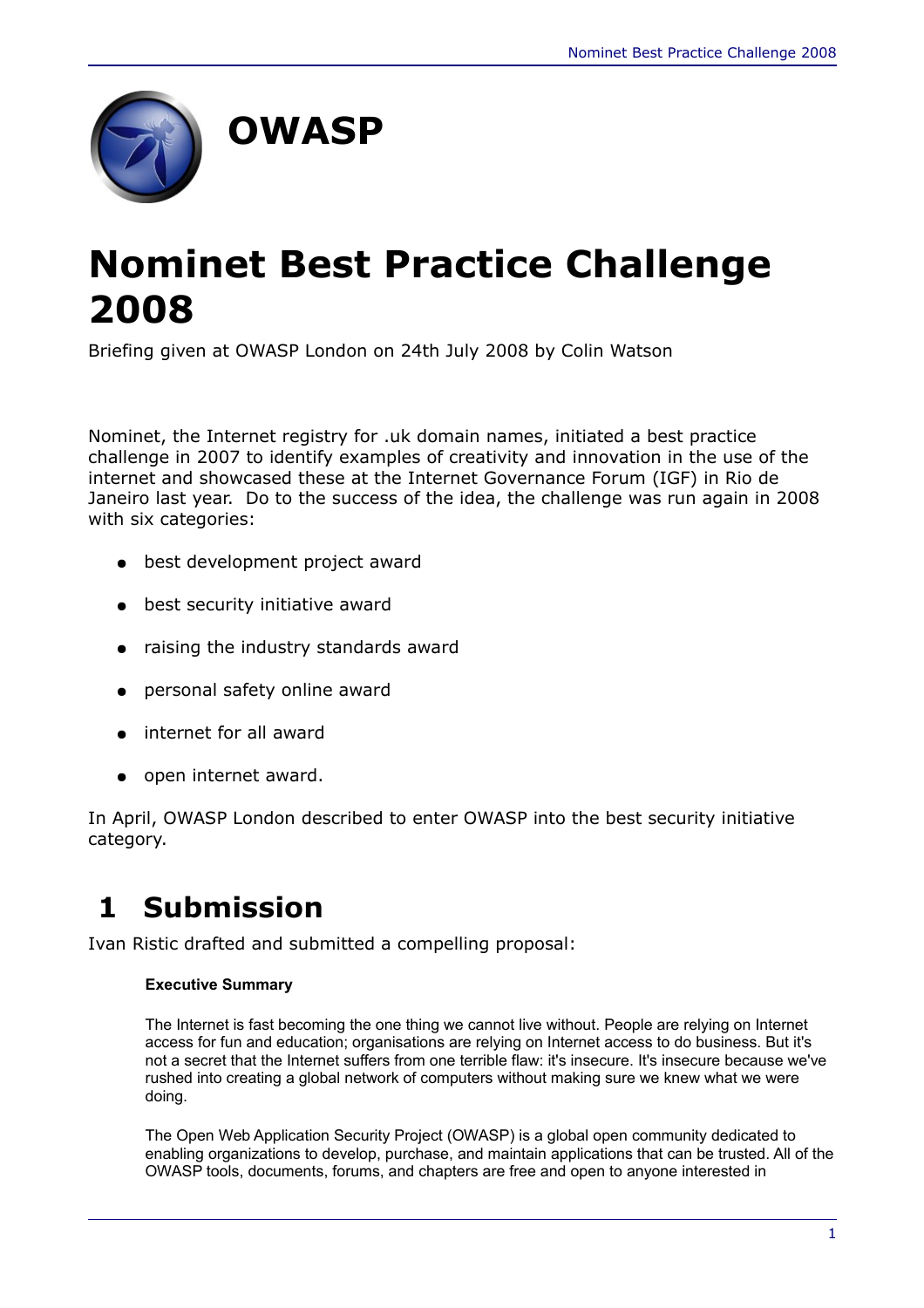improving application security. We advocate approaching application security as a people, process, and technology problem,

because the most effective approaches to application security include improvements in all of these areas. We can be found at http://www.owasp.org.

Operating since 2001, OWASP is a network of more than 100 local chapters worldwide. More than 4000 people participate in the many projects active at any given time.

#### **Description**

OWASP was formed back in 2001, in an entirely organic fashion, when a group of security professionals came to realise how terribly insecure the way we develop our web applications was. The initial goal was deemed to be modest: write a guide for developers, which would document secure software development practices. While the initial effort was meant to last a few weeks, it came out to several hundred pages. When released, the OWASP Guide to Building Secure Web Applications was an instant success, instantly saturating the download servers. It has been downloaded in excess of 100,000 times since the first release (we've lost count).

OWASP is a place where good people gather to help increase the awareness of the web application security problems in applications. It's a grass-roots effort, with the driving force being the people who are dealing with these problems every day, and wanting to lend a hand to change the situation for the better.

OWASP has the following main areas of activity:

*OWASP Wiki* - this is where all OWASP members collaborate.

*Projects*, some of which are:

- o Guide
- $\circ$  Top 10
- o WebScarab
- o WebGoat
- o Testing
- o Code Review Guide

 *Summer of Code activities* - each year OWASP sponsors groups and individuals to work on projects that are related to security of web applications. The budget for the 2008 Summer of Code is US\$ 100,000, and so far 31 projects have been accepted to the programme.

 *Books* - project that produce documentation now make it possible to purchase paper versions of the books at cost.

 *Local chapters* - there are more than 100 chapters worldwide. Local chapters will organise a meeting every few months, where around 20 people will attend (for smaller chapters) and over 100 people.

 *Conferences* - OWASP organises at least two conferences every year, one in the US and the other in Europe, although most years see conferences in other parts of the World, such as Asia and Australia.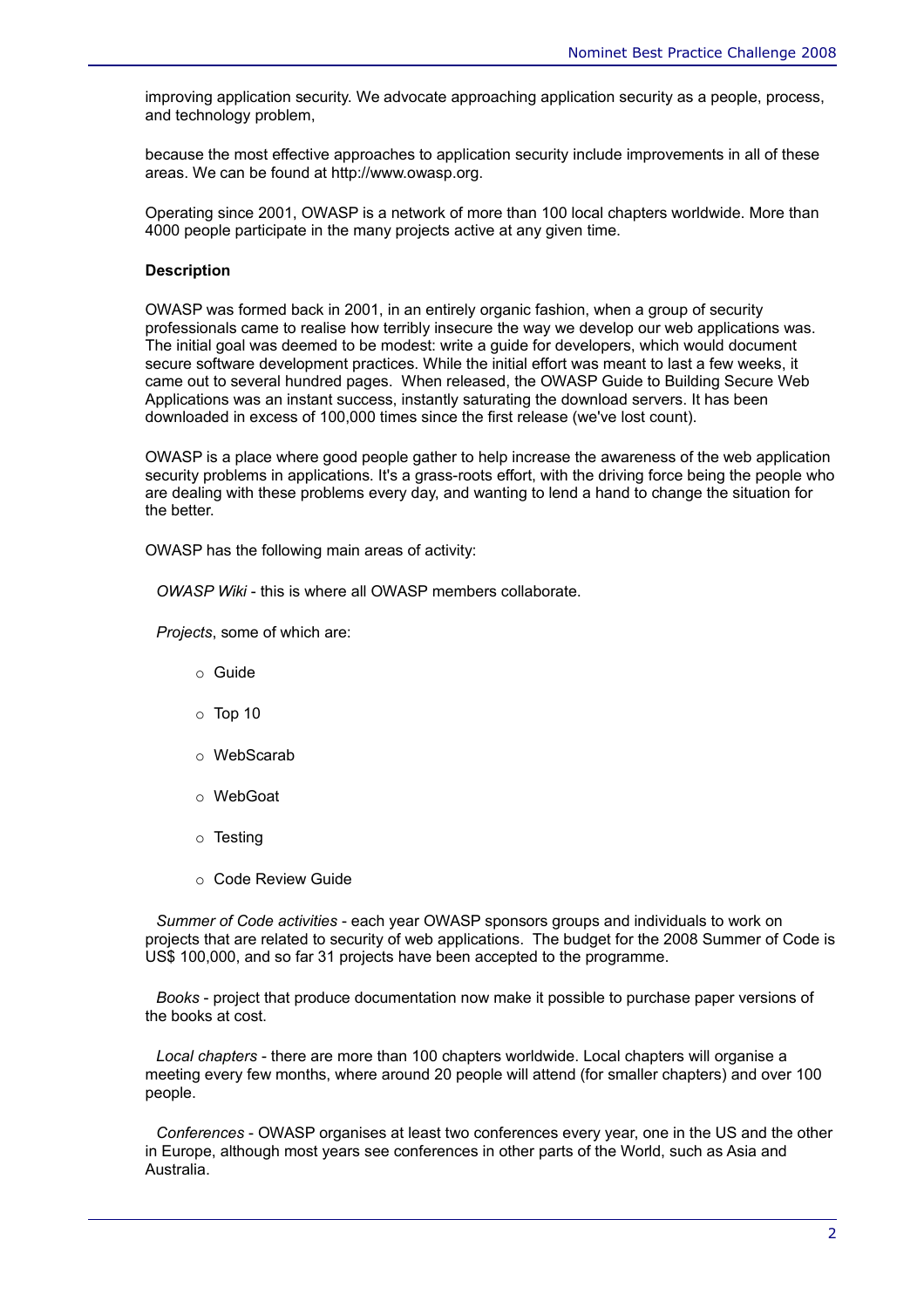The importance of OWASP is being recognised by its growing corporate membership base. OWASP has nearly 50 corporate members who are helping finance its activities.

The activities of OWASP are of special importance to the development countries, who don't necessarily have the resources to finance own security research.

#### **Conclusion**

OWASP is a new kind of organization. Our freedom from commercial pressures allows us to provide unbiased, practical, cost-effective information about application

security. OWASP is not affiliated with any technology company, although we support the informed use of commercial security technology. Similar to many open-source software projects, OWASP produces many types of materials in a collaborative, open way. The OWASP Foundation is a not-forprofit entity that ensures the project's longterm success.

## **2 Shortlisted entries**

OWASP was shortlisted for the best security initiative category. The four shortlisted entries in this category were:

- Barclays PINsentry authentication device <http://www.barclays.co.uk/pinsentry/>
- BeCrypt BeCrypt Trusted Client <http://www.becrypt.com/>
- Business Crime Reduction Centre <http://www.bcrc-uk.org/>
- OWASP <http://www.owasp.org/>

The winners would be announced at a ceremony in the Science Museum, London on 9th July 2008. The judges for the category were Louise Bennett from the British Computer Society and Richard Martin from APACS.

## **3 Winner**

Ivan Ristic, Dinis Cruz and Colin Watson attended the ceremony on behalf of OWASP London.

The runner up was the local South Yorkshire initiative Business Crime Reduction Centre which the judges hoped could be a model for other police forces across the country.

The winner of the category was Barclays for their PINsentry device which had addressed a real problem, cut banking fraud dramatically and building trust in online financial services.

Although OWASP did not win, the judges praised the project for its openness, democratic approach and its international awareness programme. However, contacts